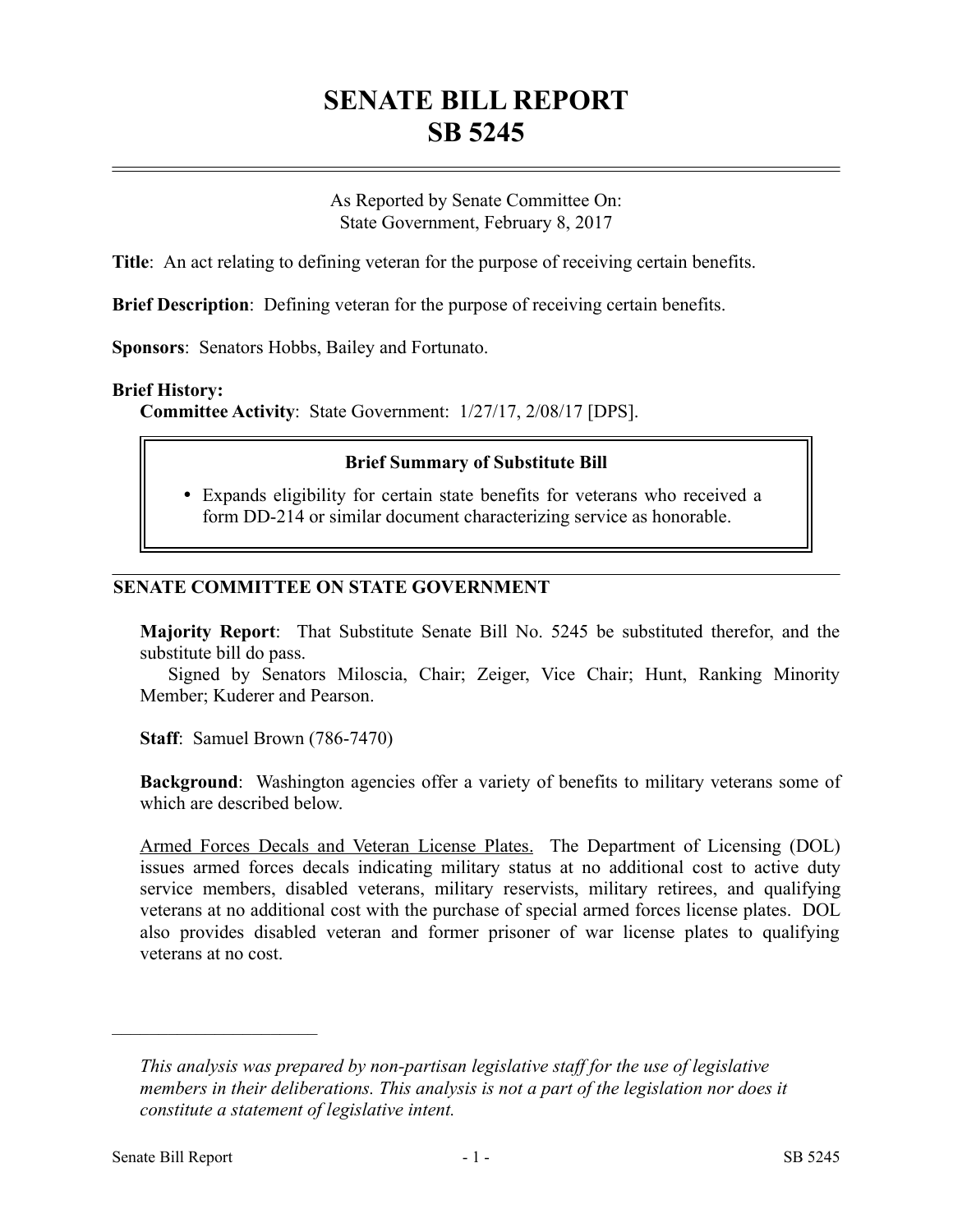Veterans' Homes. The Washington Department of Veterans' Affairs operates four veterans' homes, open to eligible veterans:

- the Washington Soldiers' Home and Colony in Orting;
- the Washington Veterans' Home in Retsil;
- the Spokane Veterans' Home; and
- the Walla Walla Veterans' Home.

Veterans' Preference in Civil Service. Competitive examinations for public employment or at private companies or agencies contracting with the state are on a 100-point scale. An eligible veteran receives an added percentage to their score based on the veteran's status. A veteran who served during a period of war or armed conflict and does not receive military retirement is eligible for a 10 percent increase. A veteran who did not serve during a period of war but is receiving military retirement benefits is eligible for a 5 percent increase. A veteran who is called to active military service from employment with the state is eligible for a 5 percent increase until the first promotion.

Down Payment Assistance. The Housing Finance Commission provides a program to assist eligible veterans with making the down payment and paying closing costs on the purchase of a first home or a home in a targeted area. Recipients must not exceed a localized maximum income and are eligible for a maximum loan of \$10,000.

Definition of Veteran. Statute sets forth the requirements to qualify for these veterans' benefits. A recipient must have fulfilled their service obligations and received an honorable or medical discharge, serving in at least one of the following capacities:

- As a member of any branch of the United States military, including the National Guard or reserves;
- As a member of the Women's Air Force Service Pilots;
- As a member of the reserves, National Guard, or Coast Guard who was called into federal service for at least 180 days;
- As a civil service crewmember aboard a transport service vessel during World War II;
- As a member of the Philippine armed forces/scouts during World War II; or
- As a merchant marine aboard a Department of Defense operated vessel during the Korean or Vietnam War who received a military commendation.

**Summary of Bill**: The bill as referred to committee not considered.

**Summary of Bill (First Substitute)**: A veteran who received a form DD-214, or equivalent or successor paperwork, characterizing their service as honorable meets the definition of veteran for receiving the above-referenced state benefits.

**Appropriation**: None.

**Fiscal Note**: Available.

## **Creates Committee/Commission/Task Force that includes Legislative members**: No.

**Effective Date**: Ninety days after adjournment of session in which bill is passed.